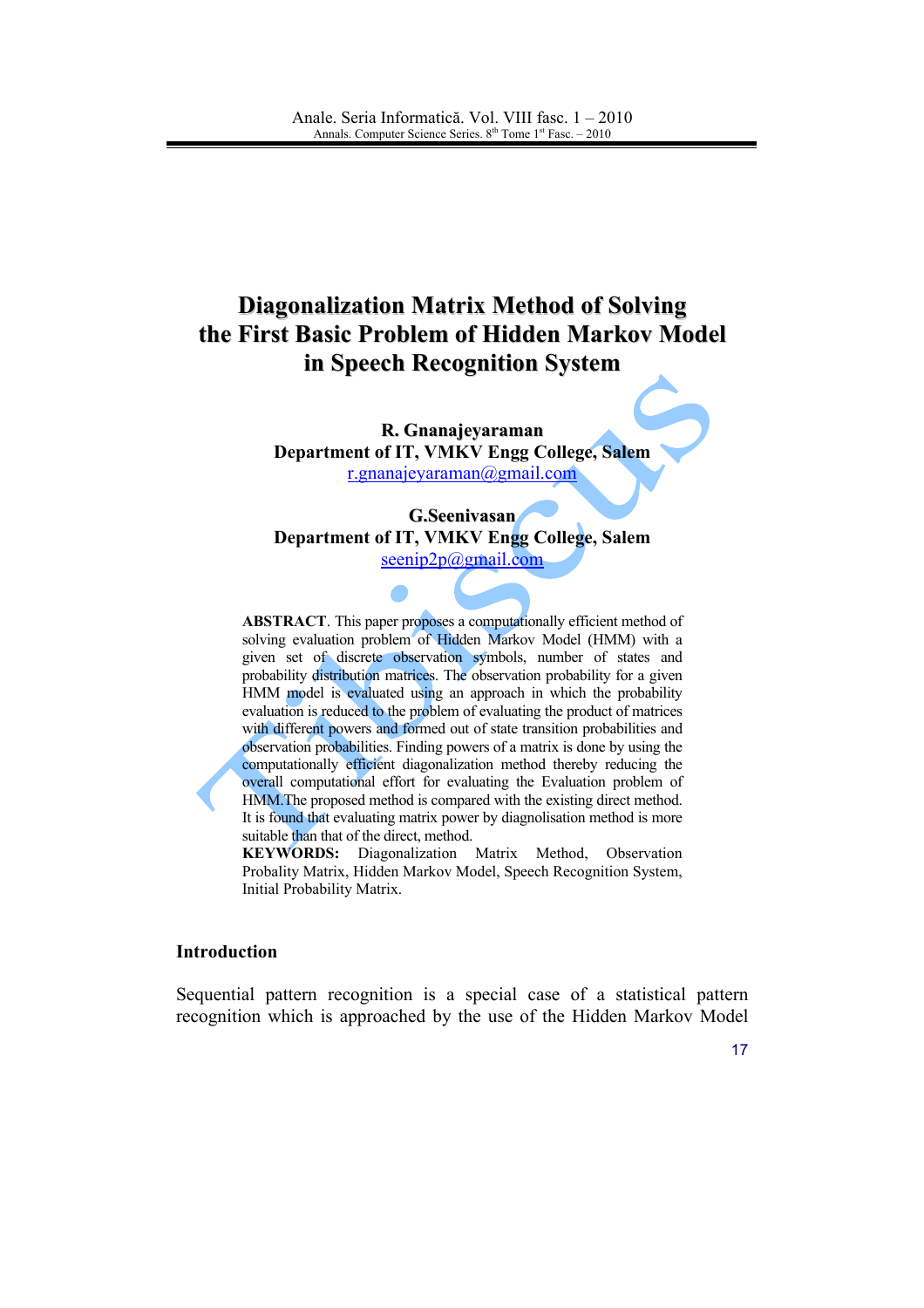(HMM) [AK99]. In statistical pattern recognition supervised or unsupervised classification are made. Modern speech recognizer systems are based on HMMs. Although the HMMs originally emerged in the domain of speech recognition, other interesting fields are handwriting recognition, biological sequence analysis, face recognition etc [\*\*\*97].

Among two broadly classified signal models such as deterministic and statistical signal models, the deterministic signal model characterizes the real word signal by estimating the amplitude, phase and spectral density of the signal  $[***06]$ . In the statistical signal modeling, the statistical properties of the real word signal are characterized. While carrying out the analysis of HMM three fundamental problems are encountered. They are:

1. The evaluation of the probability of a sequence of observation given a HMM model.

2. Determination of the best sequence of model states and

3. The adjustment of model parameters which maximizes the probability of a sequence of observations.

# 1. The Hidden Markov Model

In HMM, the states are hidden but each state at every instant of time generates an observation symbol with certain probability depending upon which observation symbol it has generated among a given set of observation symbols [Nil05]. In the weather model the climatic states at discrete instants of time are not known but the ice-cream sale index at each instant of time is known. This weather model can now be considered as the HMM based stochastic model. The urn-ball model is a classic example of Hidden Markov Model.

Consider N large box containing several urn's, each urn containing balls of M different colors (with colors given by red, blue, green, orange, yellow and violet). Let the entire set up be concealed behind a veil, and let a sequence of colored balls are popping out at discrete instants of time,  $t = 1, 2, 3, \dots, T$  from the randomly chosen urns and are visible without any clue for the observer about which colored ball is popped out from which urn.

The M distinct colored balls and N urns are considered as observation symbols and states of HMM model respectively [PS06]. The sequence of colored balls emanating from the set up are observable and are considered as the observation vector  $\overline{O}$ . This observation vector  $\overline{O}$  can be modeled as the observable output of an HMM system. Given appropriate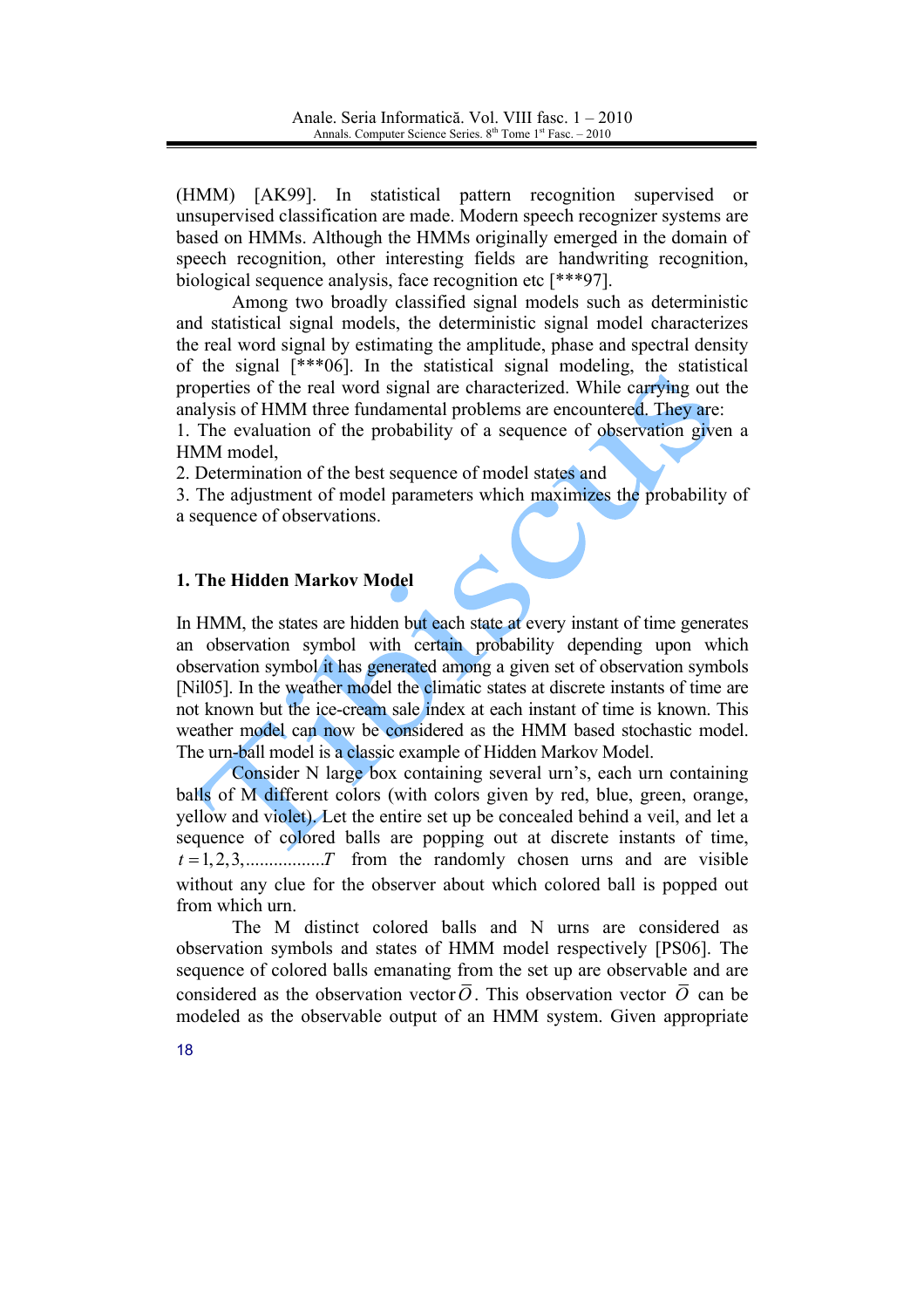values of N, M, (Transition probability matrix), B (Observation probability matrix), and  $\pi$ (Initial probability matrix), the signal model HMM can be used as a generator to give an observation sequence  $O = o_1, o_2, \dots o_r$  (where each observation  $o_t$  is one of the symbols from V, and T is number of observations in the sequence). For convenience we use the compact notation  $\lambda = (A, B, \pi)$  to indicate the complete parameter set of the model [CS04].

#### $2.$ The Evaluation Problem of HMM



The three basic problems of HMM are Evaluation, Decoding, Learning and the solutions for them are useful in developing an efficient HMM based statistical signal model for certain class of real word signals. They are also useful in applying developed HMM model for many real-word applications [DM96]. Even though there are three problems, this paper concentrates to find the solutions of the first basic problem which is described as follows:

**Evaluation** problem: Given a HMM model  $\lambda = (A, B, \pi)$  and a  $\bullet$ sequence of observations  $\overline{O} = [o_1, o_2, o_3, \dots, o_r]$ , what is the probability that the observations are generated by the model  $\lambda$  i.e.,  $P\left(\overline{O}_{\lambda}\right)$  [KM92]

# 3. Evaluation of Observation Sequence Probability and Computational Effect

Evaluating the probability  $P\left(\overline{O}_{\lambda}\right)$  of getting an observation sequence  $\overline{O} = [o_1, o_2, o_3, \dots, o_r]$ , for a given HMM model is to solve the first basic problem of HMM. Every observation sequence has a hidden state sequence  $\overline{Q} = q_1, q_2, \dots, q_T$  responsible for the formation of it. Hence the probability of occurrence of observation sequence  $\overline{O}$  can be computed from the joint probability of occurrence of both observation sequence and state sequence by summing such joint probabilities for all possible state sequences of  $\overline{Q}$ . [IS07]

The number of calculations involved to calculate  $P\left(\overline{O}_{\lambda}\right)$ , by direct definition is  $2T.N^T$ . Since at every  $t = 1, 2, 3, \dots$  T, there are N possible states [BS01]. Thus the number of possible state sequences would be  $N<sup>T</sup>$ . 19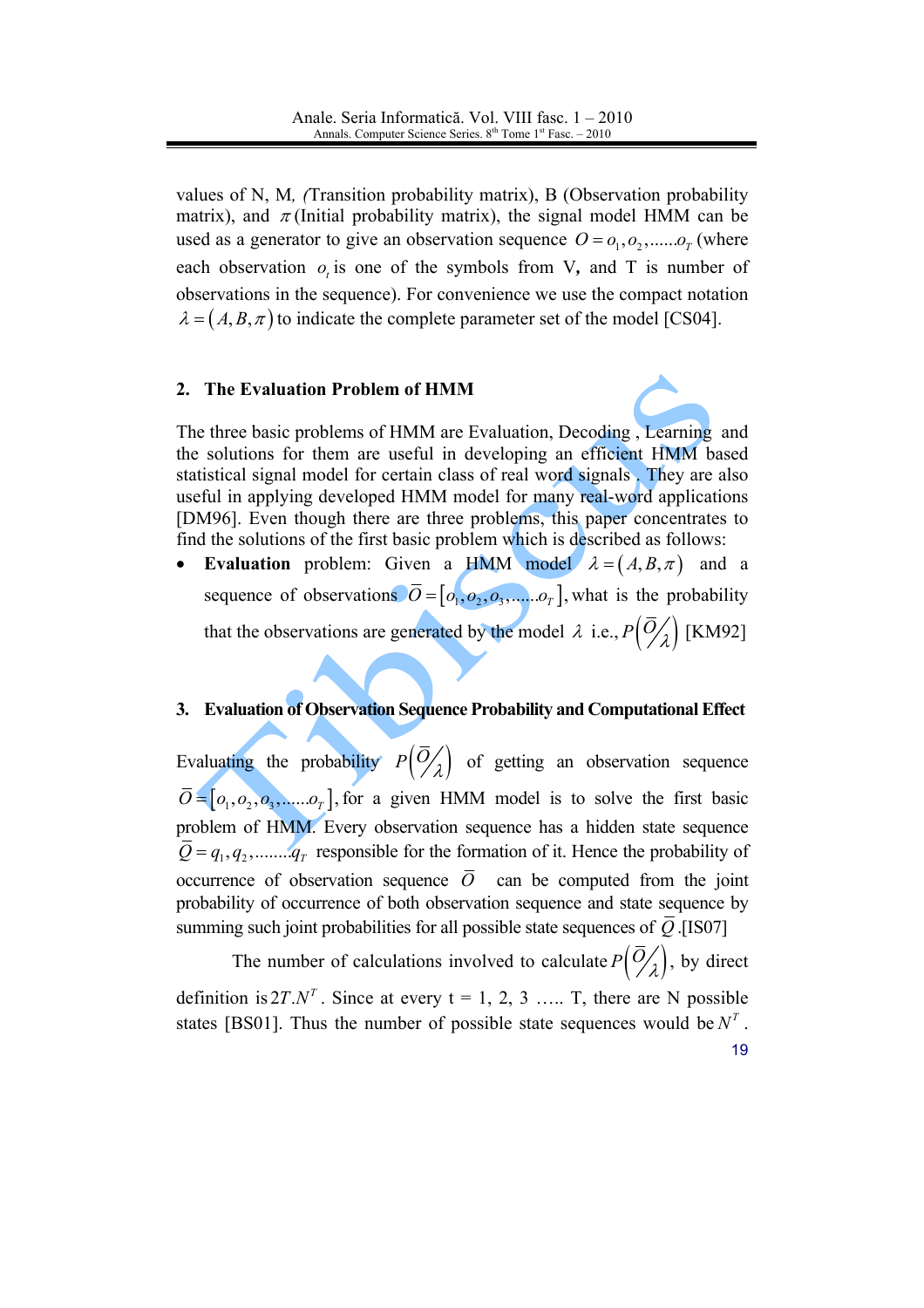For every state sequence exactly  $(2T-1)$  number of multiplications are needed and thus to evaluate the total number of multiplications needed are  $(2T-1)N^T$  and the total number of additions are  $N^T-1$ . This computational effort is quite large even with smaller values of N and T.

# 4. Proposed Method

In this paper a new method is proposed to evaluate the probability of a given discrete observation sequence  $\overline{O} = [o_1, o_2, o_3, \dots, o_r]$  and a given discrete HMM  $\lambda = (A, B, \pi)$ .  $P\left(\overline{O}_{\lambda}\right)$  is obtained by calculating the sum of products for all possible state sequence. By considering all possible state sequences, the product element  $a_{q_1,q_2}.b_{q_2}(o_2)$  can be obtained by using the transition probability matrix  $A_{N \times N} = \{a_{ij}\}\$ and a specific column of observation probability matrix  $B_{N \times M} = \{b_i(k)\}\;$ .

Let  $o_2$  be an observation symbol  $v_k$  among the alphabet  $\{v_k\}$  of M symbols, then  $b_{q_2}(o_2 = v_k)$  is the  $k^{th}$  column of  $B_{N \times M} = \{b_j(k)\}\$ . The product  $a_{q_1,q_2}, b_{q_2}$  ( $o_2$ ) can be evaluated by multiplying each column of the matrix  $A = \{a_{ij}\}\$  with the corresponding element in the column vector  $b_{q_2}(o_2 = v_k)$  resulting in the matrix  $\{A_k\}$ . Thus assuming each observation symbol  $v_k$  occurring  $l_k$  times, the equation can be written as

$$
P\left(Q_{\lambda}\right) = \sum_{Q} \pi_{q_1} b_{q_1}(o_1) A_1^{l_1} A_2^{l_2} A_3^{l_3} \dots \dots A_M^{l_M}
$$
\n(1)

with each matrix  $A_k^{\prime k}$  of  $N \times N$  dimension and with  $l_1 + l_2 + l_3 + \dots + l_M = T - 1$ .

#### **Evaluating matrix power by Diagonalization Matrix Method**

In order to reduce the number of multiplications and additions the proposed method of evaluating matrix power by Diagonalization is developed with the assumption that each matrix  $A_k$  is a non-singular matrix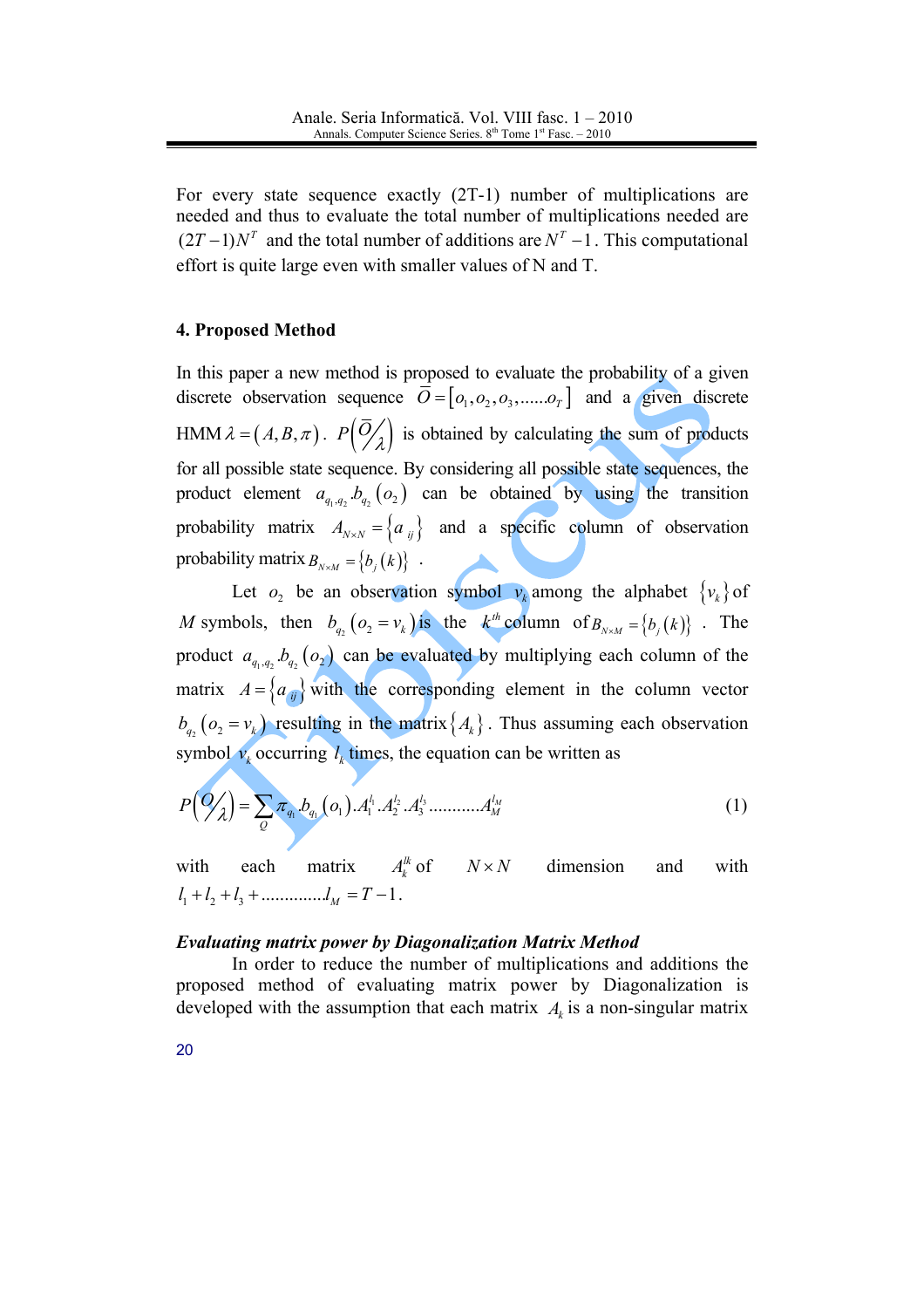and is diagonalizable. The diagonalization can be used to compute the powers of the matrix. Let  $P_k$  be an invertible matrix formed by taking the Eigen vectors of  $A_k$  as its columns.

The diagonalization is given by the equation

$$
D_k = P_k^{-1} A_k P_k \tag{2}
$$

The diagonal matrix  $D_k$  for the number of states N= 3 is of the form

| $=\begin{vmatrix} x_{k1} & 0 & 0 \\ 0 & \lambda_{k2} & 0 \\ 0 & 0 & \lambda_{k3} & 0 \\ 0 & 0 & 0 & \lambda_{k4} & 0 \\ 0 & 0 & 0 & 0 \end{vmatrix}$ |  |  |  |
|------------------------------------------------------------------------------------------------------------------------------------------------------|--|--|--|

as the matrix product is associative,

$$
A_k^{l_k} = P_k D_k^{l_k} P_k^{-1}
$$

where the term  $D_k^{l_k}$  is given by

|                     | $l_k$<br>k, |                  | $\overline{0}$ |                         |                          |
|---------------------|-------------|------------------|----------------|-------------------------|--------------------------|
|                     | 0           | $\iota_k$<br>k,2 | 0              | $\overline{0}$          | 0                        |
| $\iota_k$<br>D<br>k |             | U                | $l_k$<br>k,3   | $\pmb{0}$               | 0                        |
|                     | 0           | 0                | $\overline{0}$ | $l_k$<br>k <sub>4</sub> | 0                        |
|                     | 0           | 0                | IJ             | $\pmb{0}$               | $l_k$<br>h<br>$k$ 5<br>┙ |

Let  $P_k$  and  $P_k^{-1}$  are given by the square matrices such that the matrix power  $A_k^{l_k}$  as per equation (3) is given by a square matrix. Given the HMM parameters A and B, as given in the method 1, the matrices  $\{A_k\}$  and their corresponding  $P_k$ ,  $P_k^{-1}$  and  $D_k$  matrices can be computed a prior and stored for further computations.

 $21$ 

 $(3)$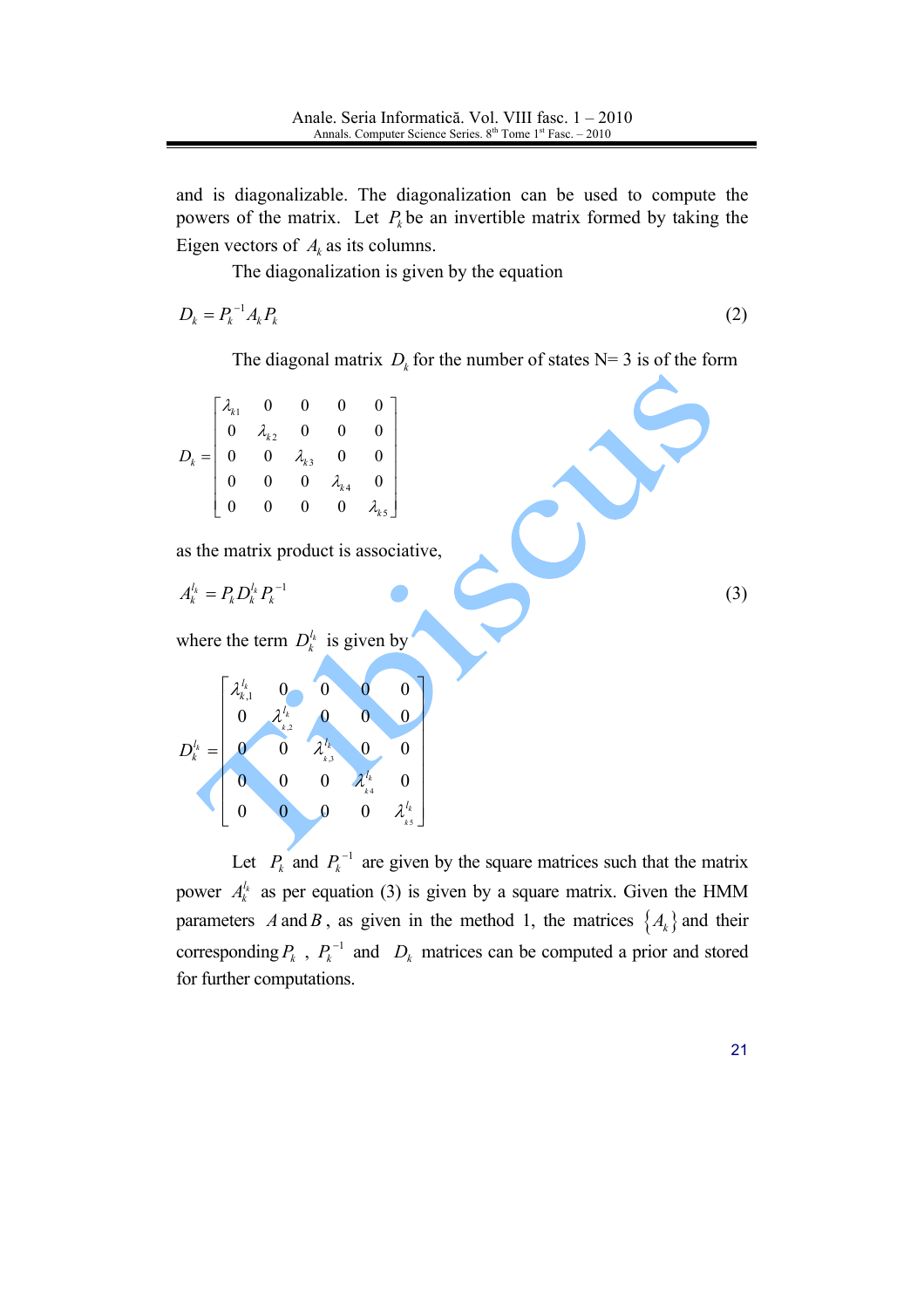The matrix power  $A_k^{lk}$  for each k is calculated by using the above described procedure using diagonalization procedure and thus would require computational effort only for the evaluation of  $D^{\ell_k}$  and the subsequent matrix multiplications in evaluating  $P_k \cdot D_k^{l_k} \cdot P_k^{-1}$ . Since  $D_k^{l_k}$  is a diagonal matrix power, it would require at the maximum  $N \times (l_k - 1)$  of multiplication for the evaluation of it. The total number of such computations for evaluating diagonal matrices for all the matrices  $\{A_k\}$  would be  $\sum_{k=1}^{M} N \times (l_k - 1)$ .

The number of multiplications for evaluating each element in the matrix  $P_{k}D_{k}^{l_{k}}P_{k}^{-1}$  is N and hence  $N \times N^{2} = N^{3}$  multiplications are required to evaluate the matrix power  $A_k$  apart from the calculation of diagonal matrix power. The total number of multiplications required to evaluate the product of matrix powers in equation (1) given by  $A_1^{l_1} A_2^{l_2} A_3^{l_3} \dots A_M^{l_M}$ and is given by  $\left(\sum_{k=1}^{M} N \times (l_k - 1)\right) + (N^3(M - 1)).$ 

The first term in equation  $(1)$  is to be evaluated and is given by  $\pi_{q_1}b_{q_1}(o_1)$ . For a given  $o_1 = v_k$  the term  $b_{q_1}(o_1)$  is the  $k^{th}$  column in the observation probability matrix B. To evaluate  $\pi_{q_1}b_{q_1}(o_1)$  element wise multiplication is to be done between the selected column vector of the matrix and the initial probability matrix  $\pi$  hence the number of multiplications to be done would be N. Each element of thus obtained product vector  $\pi_{a}$ ,  $b_{a}$ ,  $(o_{1})$ multiplies the corresponding row vector elements of the product given by  $N + N^2$  are to be performed as a part of solution for the evaluation of  $P(\overline{O}_A)$ . Hence the total number of multiplications using the proposed approach would be  $N+N^2+\left(\sum_{i=1}^{M}N(l_{k}-1)\right)+\left(N^3(M-1)\right)$  which can be

smaller especially when the observation vector length is larger.

After all the multiplications are computed, all the elements in the final matrix are added to obtain  $P\left(\frac{O}{\lambda}\right)$ . Hence the number of additions required in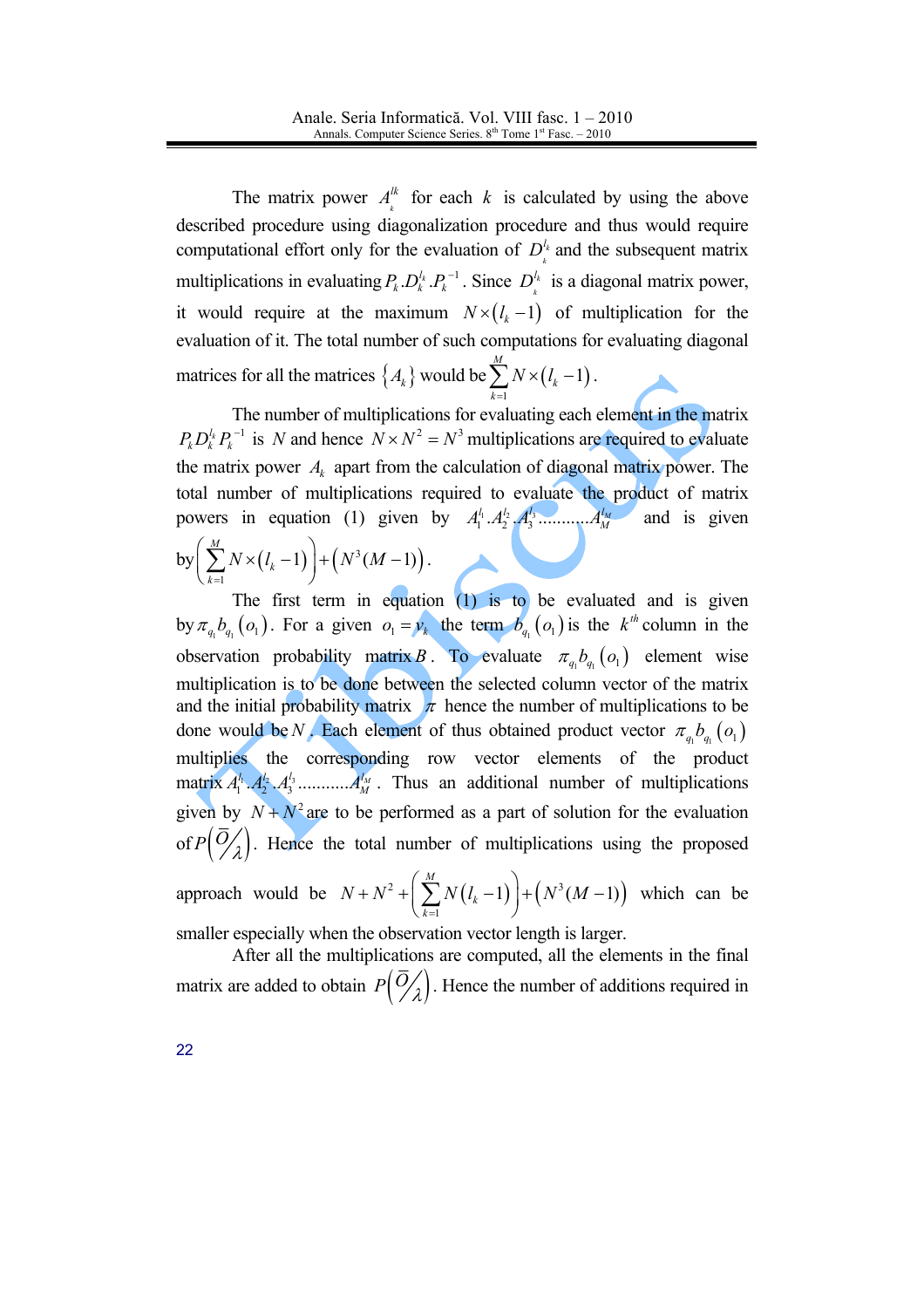the proposed method is quite less and are given by  $(N^2(N-1))M + (N^2-1)$ as shown in Table 1.

| Table 1. The number of multiplications and additions involved in |  |
|------------------------------------------------------------------|--|
| various methods of evaluating the observation probability        |  |

| Computations                  | Direct      | Proposed Method                                                    |
|-------------------------------|-------------|--------------------------------------------------------------------|
|                               | Method      | (Diagonalization of matrix)                                        |
| Number of<br>Multiplications  | $(2T-1)N^T$ | $N+N^2+\left(\sum_{k=1}^{M} N(l_k-1)\right)+\left(N^3(M-1)\right)$ |
| Number of<br><b>Additions</b> | $N^T-1$     | $(N^2(N-1))M+(N^2-1)$                                              |

# **5. Experimental Results**

Speech signals from Home Automation System are considered for calculating the Speech Recognition Accuracy by implementing the proposed two methods on the DSP 6713 Processor. In step1 evaluating matrix power by Diagonalization Matrix Method is implemented on the DSP Processor. Speech signals of constant time duration of 4 seconds are tested by various states. For each state the recognition accuracy is computed and recorded as shown in Table 2.

In step 2 Evaluating matrix power with Diagonalization method is implemented on the DSP Processor. Speech signals of constant time duration of 8 seconds are tested by various states. For each state the recognition accuracy is computed and recorded as shown in Table II. It shows the comparative study of results for the Direct and Diagnalization Matrix Method and from the readings the graphs are plotted as shown in figures 1 to 4. It shows that the Evaluating matrix power with Diagonalization method gives enhanced result than the Direct method. Maximum Speech recognition accuracy obtained is 96.8% on 16 states.

| Recognition Accuracy $(\%)$ |                 |           |                 |  |  |
|-----------------------------|-----------------|-----------|-----------------|--|--|
|                             |                 | 8 Seconds |                 |  |  |
| Direct                      | Diagonalization | Direct    | Diagonalization |  |  |
| Method                      | Method          | Method    | Method          |  |  |
| 72.4                        | 94.8            | 74.6      | 95.6            |  |  |
| 73.0                        | 95.6            | 75.8      | 96.8            |  |  |
| 72.4                        | 94.0            | 73.4      | 95.0            |  |  |
| 71.0                        | 93.0            | 71.6      | 93.8            |  |  |
|                             |                 | 4 Seconds |                 |  |  |

Table 2. Recognition accuracy for various numbers of states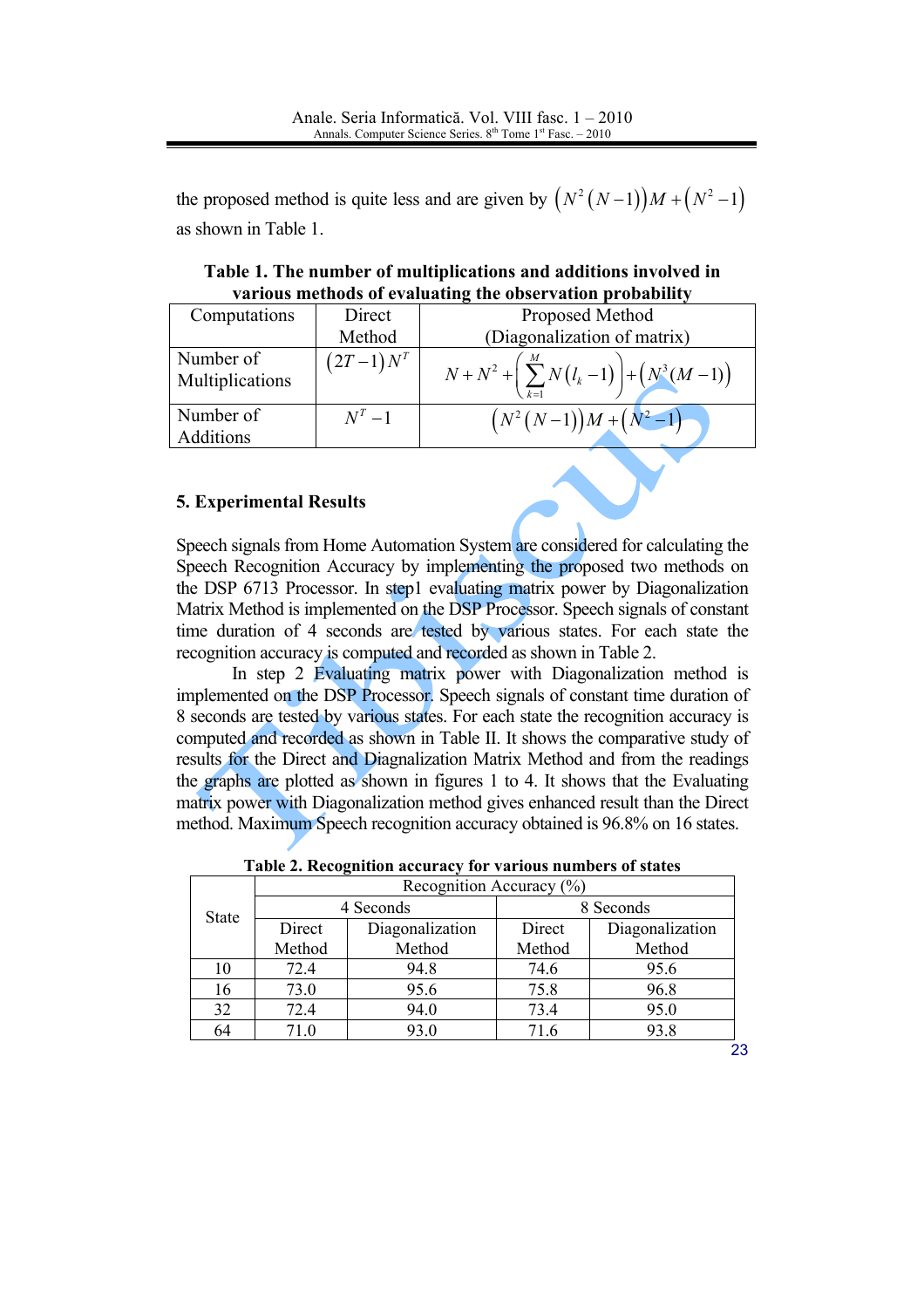**Direct Method For 4 Seconds** 



Figure 3. Recognition accuracy for various states at 8 seconds duration in Direct Method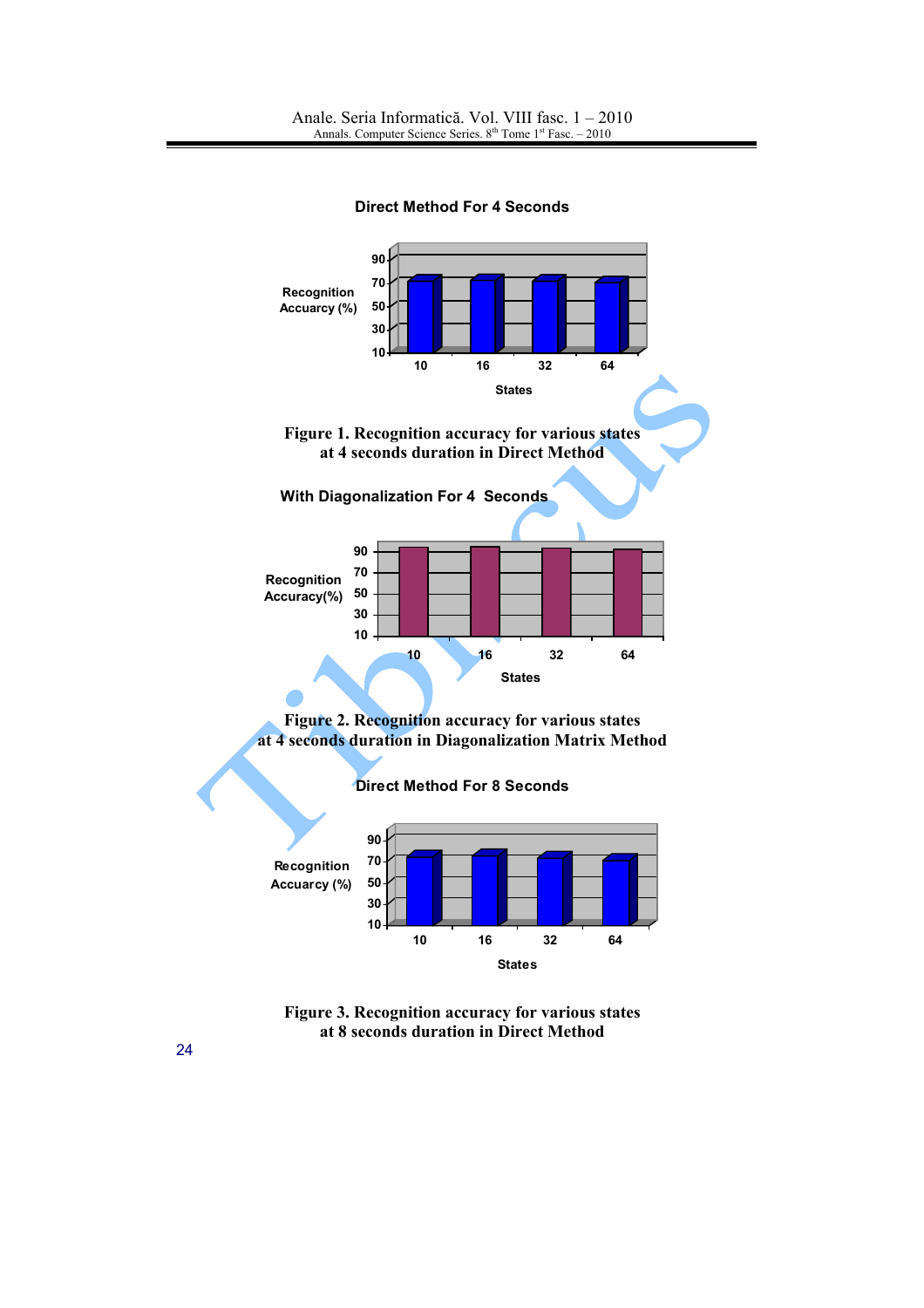

**With Diagonalization-8 Seconds** 

#### **Conclusion**

A computationally efficient method for solving the first of three basic problems of discrete HMM is presented in this paper. This paper presents a method for precomputing a matrix for each distinct observation symbol in the available set of alphabet. With these pre-computed matrices available a forehand, evaluation problem of the HMM is reduced to the problem of evaluating the product of matrix powers. The evaluation of matrix powers can be done efficiently by using the procedure of the diagonalization of the matrix. The resulting product of matrix powers is element-wise multiplied with a vector obtained by considering the initial probability vector and the initial observation symbol. The overall computational effort is calculated and is compared with that of direct method of evaluating the observation probability. The Table I summarizes the number of multiplications and additions involved in the two methods of evaluating the observation probability. By implementing this new algorithm Speech Recognition accuracy is calculated on different states by using the Home automated speech signals. The accuracy obtained is 96.8% for 16 states test sample.

Any method for evaluating matrix power with a higher degree of computational efficiency can be used to substitute the method of diagonalization used in the proposed algorithm for evaluating the matrix power for further reduction in the computational effort.

Figure 4. Recognition accuracy for various states at 8 seconds duration in Diagonalization Matrix Method